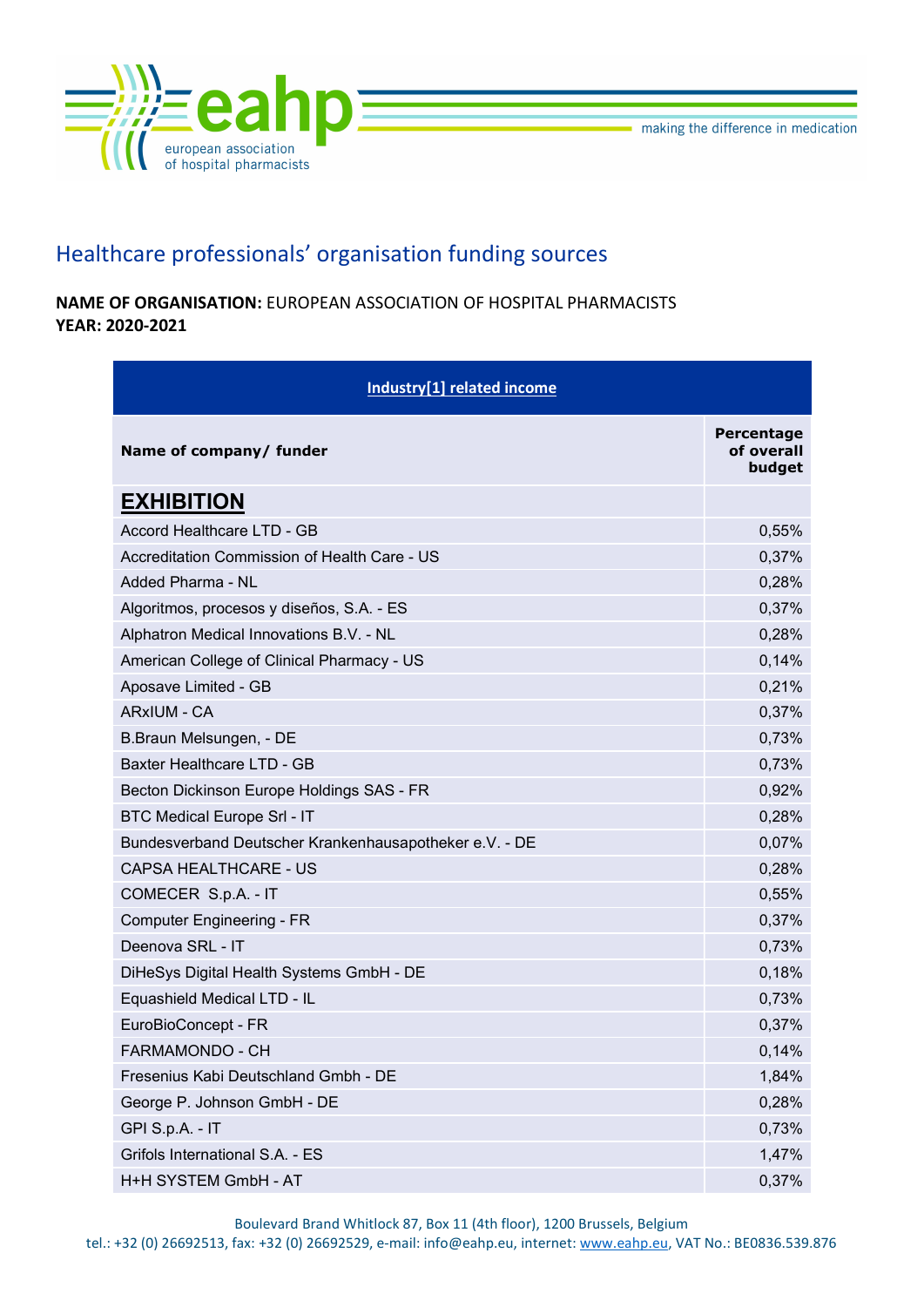| Hameln Pharma plus GmbH - DE                                | 0,37%         |
|-------------------------------------------------------------|---------------|
| Hemedis GmbH - DE                                           | 0,21%         |
| ICU Medical, Inc. - US                                      | 1,47%         |
| IMI-US                                                      | 0,73%         |
| <b>IMPROMEDIFORM GmbH - DE</b>                              | 0,37%         |
| <b>ITAB Sintek International AB - SE</b>                    | 0,28%         |
| JCE BIOTECHNOLOGY - FR                                      | 0,37%         |
| JVM Europe BV - NL                                          | 0,55%         |
| Kossan International Sdn Bhd - MY                           | 0,14%         |
| LABORATOIRE AGUETTANT - FR                                  | 0,37%         |
| Leventon, SAU - ES                                          | 0,28%         |
| Lug Healthcare Technology - ES                              | 0,28%         |
| MedEye - NL                                                 | 0,28%         |
| Medi-Dose, Inc. / EPS, Inc. - US                            | 0,74%         |
| MedXL Europe B.V. - NL                                      | 0,14%         |
| Ministério dos Remédios, Lda - PT                           | 0,18%         |
| NeoMed Innovative Medical Ventures, Ltd. - IE               | 0,18%         |
| Newlcon Oy - FI                                             | 0,73%         |
| Omnicell - US                                               | 1,47%         |
| OPUSPAC IND. E COM. DE MÁQUINAS LTDA. - BR                  | 0,37%         |
| Paxxo AB - SE                                               | 0,14%         |
| Pfizer - US                                                 | 1,47%         |
| Pharmacolog AB - SE                                         | 0,28%         |
| Pharmanovia A/S - DK                                        | 0,28%         |
| <b>Quick Pharm Solutions - IE</b>                           | 0,21%         |
| ROYAL PHARMACEUTICAL SOCIETY OF GREAT BRITAIN - GB          | 0,14%         |
| RxSource Limited - IE                                       | 0,18%         |
| Shenzhen Nubomed Technology Co, LTD - CN                    | 0,37%         |
| Simplivia Healthcare Ltd. - IL                              | 0,31%         |
| SINTECO A Bucci Automations SPA Division - IT               | 0,73%         |
| Swisslog Healthcare AG - CH                                 | 0,73%         |
| TechnoFlex - FR                                             | 0,14%         |
| Tema Sinergie S.p.A. - IT                                   | 0,14%         |
| <b>TouchPoint Medical - BE</b>                              | 0,73%         |
| Triatech Tibbi Sistemler San. Ve Tic A.S. - TR              | 0,73%         |
| University of Colorado Skaggs School of Pharmacy - US       | 0,18%         |
| West Pharmaceutical Services Deutschland GmbH & Co. KG - DE | 0,18%         |
| Willach Pharmacy Solutions GmbH - DE                        | 0,37%         |
| <b>SUB-TOTAL EXHIBITION</b>                                 | <u>30,09%</u> |
| <b>SYNERGY</b>                                              |               |
| Pfizer - US                                                 | 3,06%         |
| <b>SUB-TOTAL SYNERGY</b>                                    | 3,06%         |
| <u>SATELLITE</u>                                            |               |
| B.Braun Melsungen, - DE                                     | 0,65%         |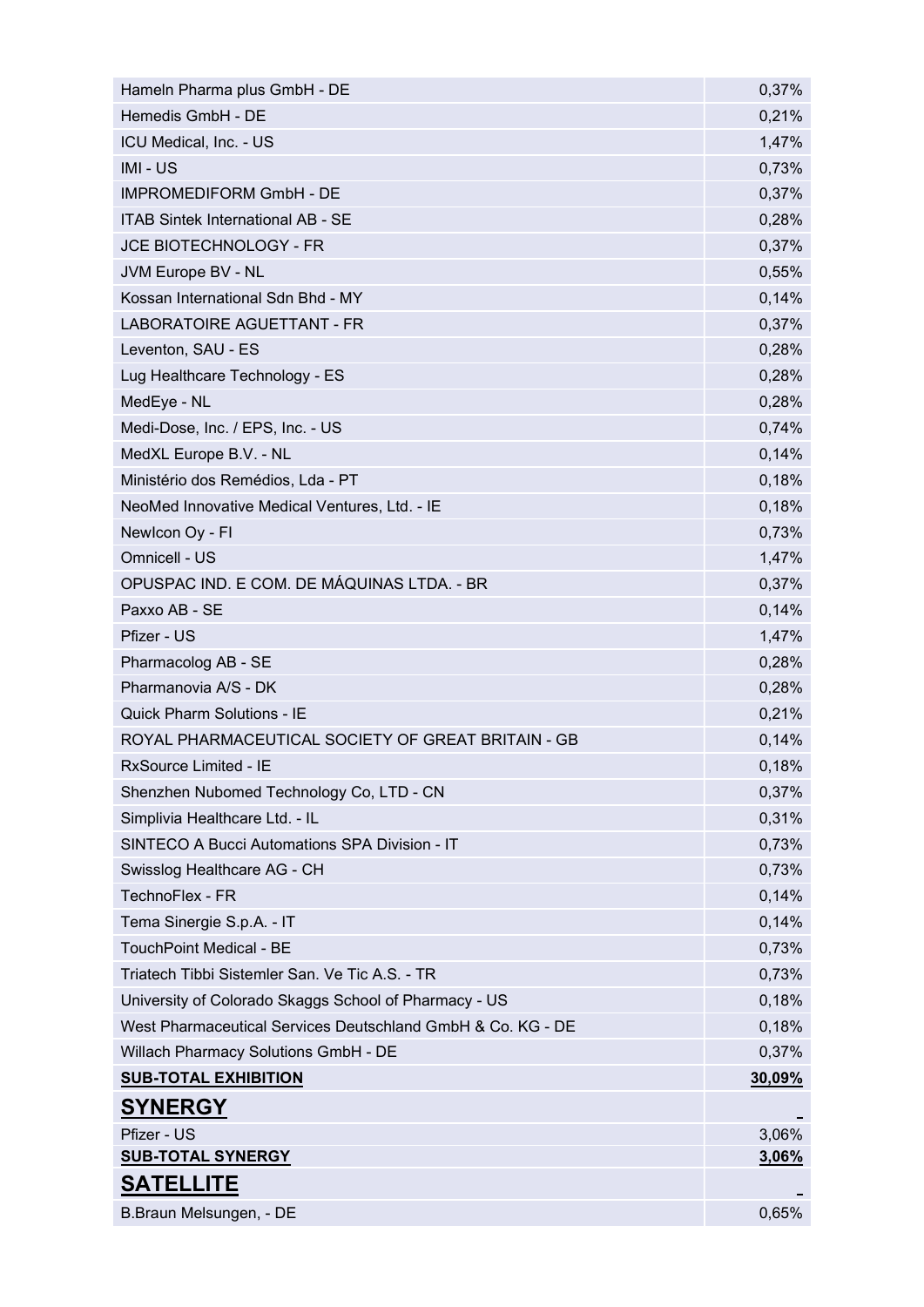| Baxter Healthcare Corporation - US                 | 0,65%  |
|----------------------------------------------------|--------|
| bioMerieux SA - FR                                 | 0,65%  |
| George P. Johnson GmbH - DE                        | 0,65%  |
| Simplivia Healthcare Ltd. - IL                     | 0,65%  |
| <b>SUB-TOTAL SATELLITE</b>                         | 3,25%  |
| <b>ADVERTISING</b>                                 |        |
| Bayer AG - DE                                      | 0,23%  |
| Becton Dickinson Sverige AB - SE                   | 0,04%  |
| bioMerieux SA - FR                                 | 0,11%  |
| Fresenius Kabi Deutschland Gmbh - DE               | 0,43%  |
| <b>GBT SPAIN - ES</b>                              | 0,06%  |
| IBM Watson Health - US                             | 0,07%  |
| Medi-Dose, Inc. / EPS, Inc. - US                   | 0,11%  |
| ROYAL PHARMACEUTICAL SOCIETY OF GREAT BRITAIN - GB | 0,06%  |
| Swisslog Healthcare AG - CH                        | 0,32%  |
| Vingmed AB - SE                                    | 0,04%  |
| Amgen (Europe) GmbH- CH                            | 6,49%  |
| Bayer AG-DE                                        | 5,19%  |
| Clinigen- GB                                       | 2,16%  |
| <b>Biocentium Consulting SL - ES</b>               | 0,20%  |
| <b>SUB-TOTAL ADVERTISING</b>                       | 15,52% |
|                                                    |        |

## TOTAL <u>FOTAL</u><br>EXHIBITION/SYNERGY/SATELLITE/ADVERTISING 51,91%

| 0,18% |
|-------|
| 0,03% |
| 0,15% |
| 0,03% |
| 0,03% |
| 0,02% |
| 0,03% |
| 0,07% |
| 0,09% |
| 0,21% |
| 0,38% |
| 0,07% |
| 0,02% |
| 0,02% |
| 0,02% |
| 0,03% |
| 0,02% |
| 0,03% |
|       |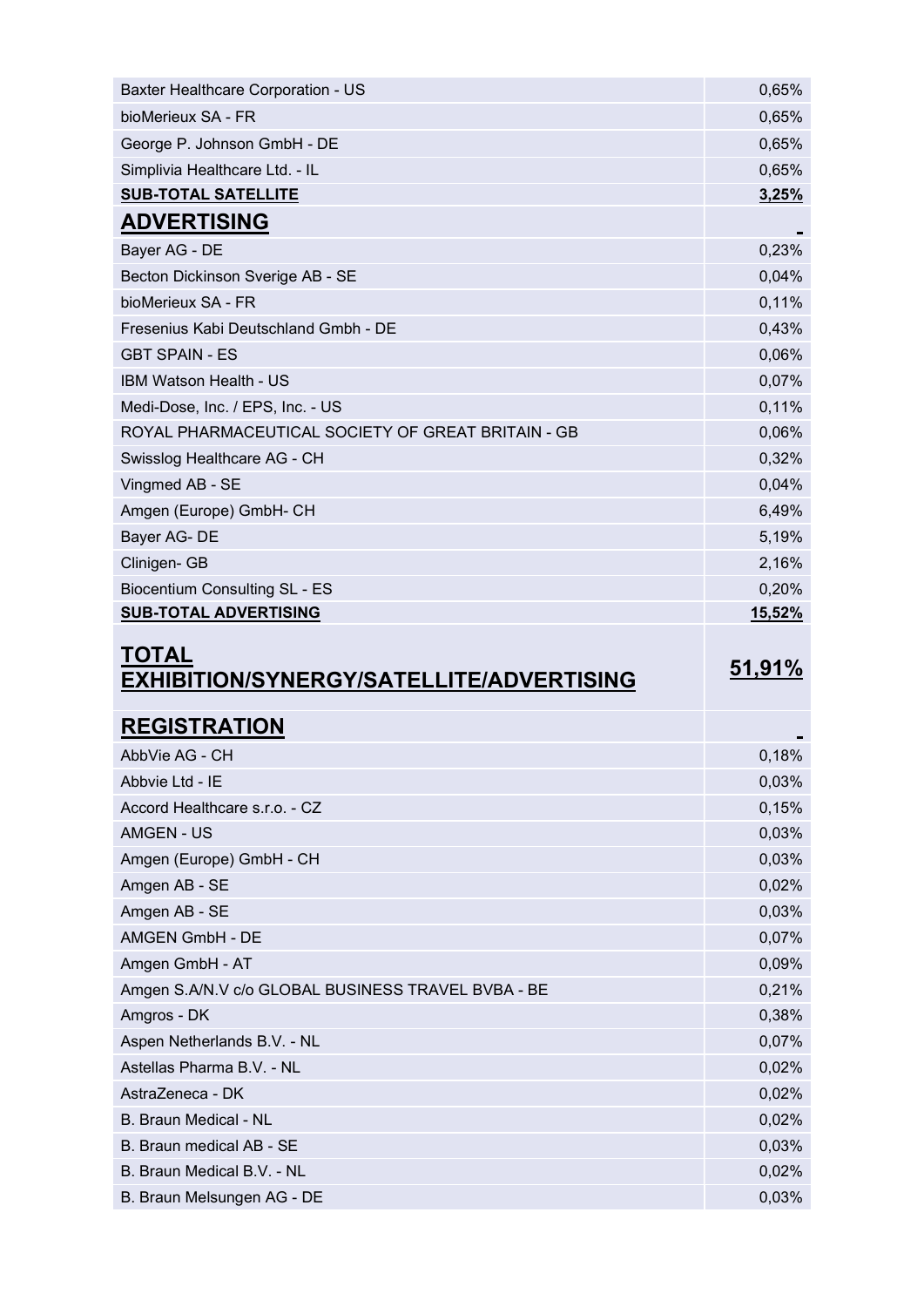| <b>B.Braun Medical AS - NO</b>                                     | 0,02% |
|--------------------------------------------------------------------|-------|
| <b>BAXTER - GB</b>                                                 | 0,03% |
| Baxter AG - CH                                                     | 0,03% |
| Baxter B.V. - NL                                                   | 0,03% |
| <b>Baxter Healthcare - US</b>                                      | 0,03% |
| <b>Baxter Healthcare - US</b>                                      | 0,03% |
| Baxter Healthcare Corporation - MT                                 | 0,03% |
| Baxter Médico Farmacêutica, Lda. - PT                              | 0,03% |
| Bayer B.V. - NL                                                    | 0,15% |
| Biogen - NL                                                        | 0,02% |
| Biogen - NL                                                        | 0,03% |
| Biogen - NL                                                        | 0,03% |
| Biogen Switzerland AG - CH                                         | 0,03% |
| Biogen Switzerland AG - CH                                         | 0,03% |
| bioMerieux SA - FR                                                 | 0,11% |
| Biotest Austria GmbH - AT                                          | 0,02% |
| Biotest Austria GmbH - AT                                          | 0,02% |
| Biotest Austria GmbH - AT                                          | 0,02% |
| Biotest Austria GmbH - AT                                          | 0,03% |
| Biotest Austria GmbH - AT                                          | 0,03% |
| Biotest Medical S.L.U. - ES                                        | 0,12% |
| Boehringer Ingelheim bv - NL                                       | 0,05% |
| Celgene - DE                                                       | 0,01% |
| Fagron Nederland B.V - NL                                          | 0,02% |
| Fresenius Kabi - BE                                                | 0,63% |
| Fresenius Kabi - GB                                                | 0,05% |
| Fresenius Kabi - IE                                                | 0,12% |
| Fresenius Kabi (Schweiz) AG - CH                                   | 0,07% |
| Fresenius Kabi Baltics UAB - LT                                    | 0,03% |
| Fresenius Kabi Deutschland GmbH - DE                               | 0,08% |
| Fresenius Kabi France - FR                                         | 0,32% |
| Fresenius Kabi Hungary Kft. - HU                                   | 0,27% |
| FRESENIUS KABI ITALIA SRL - IT                                     | 0,18% |
| Fresenius Kabi Nederland BV - NL                                   | 0,40% |
| Fresenius Kabi Norge AS - NO                                       | 0,03% |
| Grifols International S.A. - ES                                    | 0,04% |
| Grifols International S.A., obchodné zastúpenie pre Slovensko - SK | 0,03% |
| Grifols International S.A., obchodné zastúpenie pre Slovensko - SK | 0,03% |
| Grifols International, S.A. obchodné zastúpenie pre Slovensko - SK | 0,03% |
| Grifols, S. A. - ES                                                | 0,03% |
| hameln pharma plus gmbh - DE                                       | 0,01% |
| Hoffmann-La Roche Ltd. Podgorica - MO                              | 0,03% |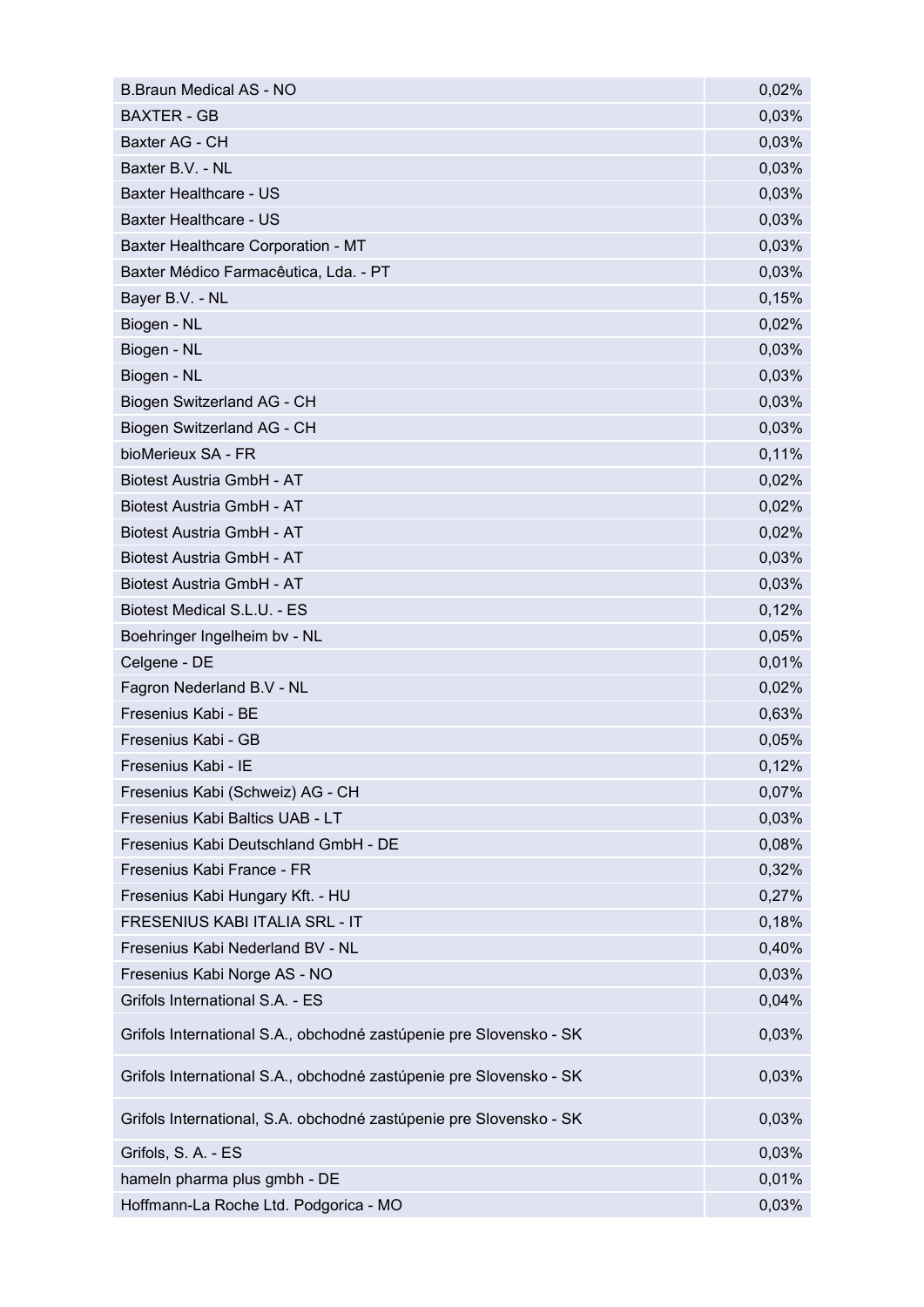| Hoffmann-La Roche Ltd. Podgorica - MO                | 0,03%    |
|------------------------------------------------------|----------|
| ICU Medical, Inc. - US                               | $0,00\%$ |
| <b>IPSEN PHARMA, S.A. - ES</b>                       | 0,01%    |
| Janssen Research & Development - US                  | 0,03%    |
| LEO Pharma nv/sa - BE                                | 0,42%    |
| medac GmbH branch in Finland - FI                    | 0,03%    |
| Merck Sharp and Dohme International Services BV - NL | 0,03%    |
| Merck Sharp and Dohme International Services bv - NL | 0,03%    |
| Merz Pharma Benelux B.V. - NL                        | 0,07%    |
| Mundipharma Pharmaceuticals B.V. - NL                | 0,03%    |
| Mylan B.V. - NL                                      | 0,05%    |
| Mylan Pharma GmbH - CH                               | 0,32%    |
| Mylan Pharma GmbH - CH                               | 0,03%    |
| Omnicell, Inc - US                                   | 0,07%    |
| Originalis BV - NL                                   | 0,21%    |
| Pfizer - NL                                          | 0,03%    |
| Pfizer - DK                                          | 0,03%    |
| Pfizer BV - NL                                       | 0,41%    |
| Pfizer Healthcare Ireland - IE                       | 0,27%    |
| Pfizer Ltd - GB                                      | 0,03%    |
| PFIZER LUXEMBOURG IN LITHUANIA - LT                  | 0,02%    |
| Pfizer Pharma GmbH - DE                              | 0,02%    |
| roche - NL                                           | 0,03%    |
| Roche A/S - DK                                       | 0,03%    |
| Roche a/s - DK                                       | 0,02%    |
| Roche Nederland BV - NL                              | 0,03%    |
| Roche Pharma (Schweiz) AG - CH                       | 0,16%    |
| Roche Pharma AG - DE                                 | 0,15%    |
| Roche Poland - PL                                    | 0,03%    |
| Samsung Medical Center - KR                          | 0,02%    |
| Samsung Medical Center - KR                          | 0,02%    |
| Sandoz BV - NL                                       | 0,09%    |
| SANITEX SPA - IT                                     | 0,11%    |
| Sanofi Oy - Fl                                       | 0,11%    |
| Seauton International - BE                           | 0,27%    |
| Seauton International - BE                           | 0,46%    |
| Simplivia Healthcare - IL                            | 0,02%    |
| Simplivia Healthcare Ltd. - IL                       | 0,01%    |
| Specific Pharma A/S - DK                             | 0,03%    |
| Synthesis Group - GR                                 | 0,02%    |
| SYNTHESIS GROUP A.E. - GR                            | 0,03%    |
|                                                      |          |
| TAKEDA PHARMA Ges.m.b.H. - AT                        | 0,20%    |
| Teva Pharmaceutical Works Plc. - HU                  | 0,63%    |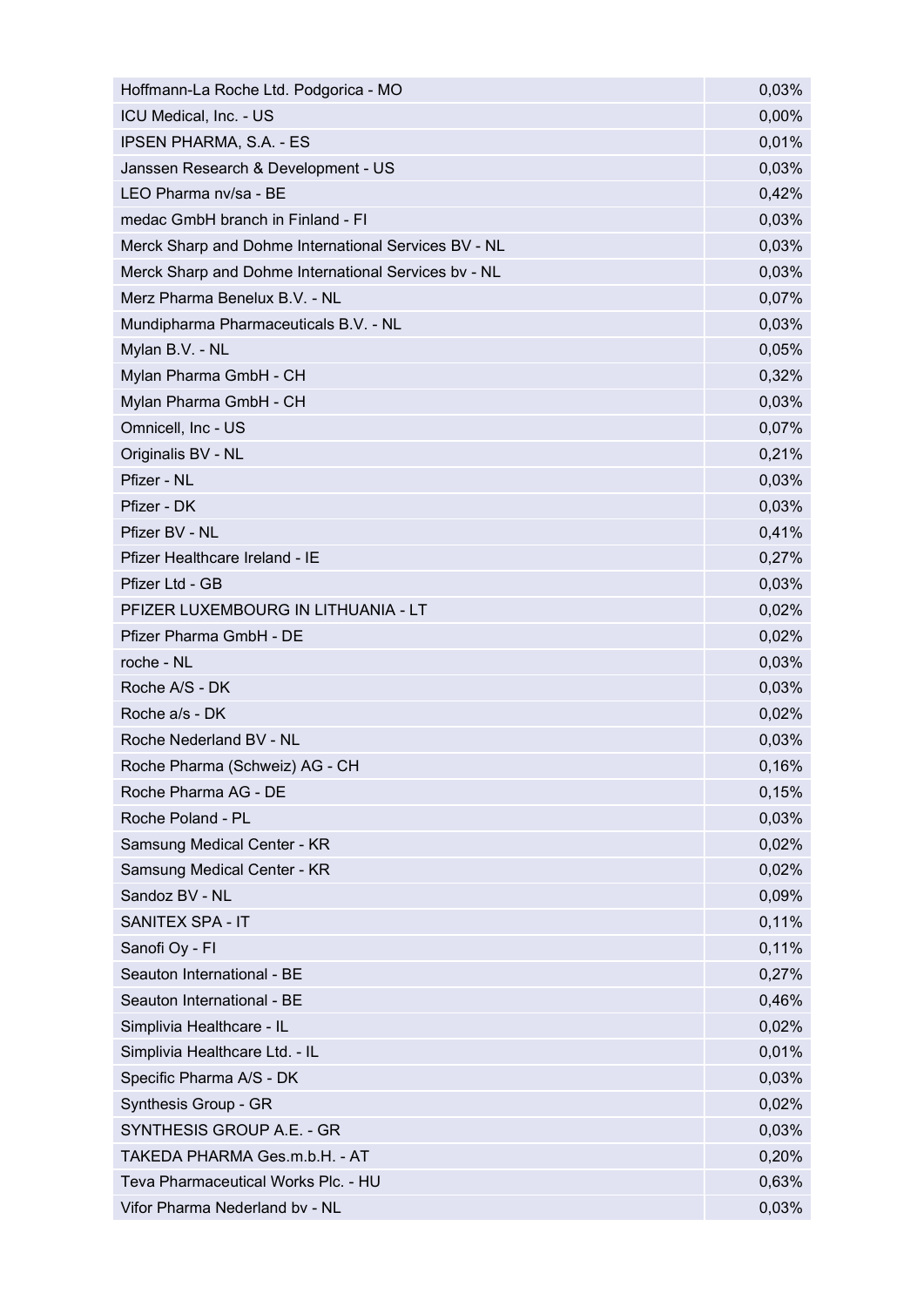| <b>SUB-TOTAL REGISTRATION</b> | $9.36\%$ |
|-------------------------------|----------|
| Subtotal:                     | 61,28%   |

[1] Industry is defined as commercial manufacturers of healthcare products and services, including distributors and wholesalers, etc.

[2] This should reflect the overall funding received from industry, including, e.g. projects, conferences, etc.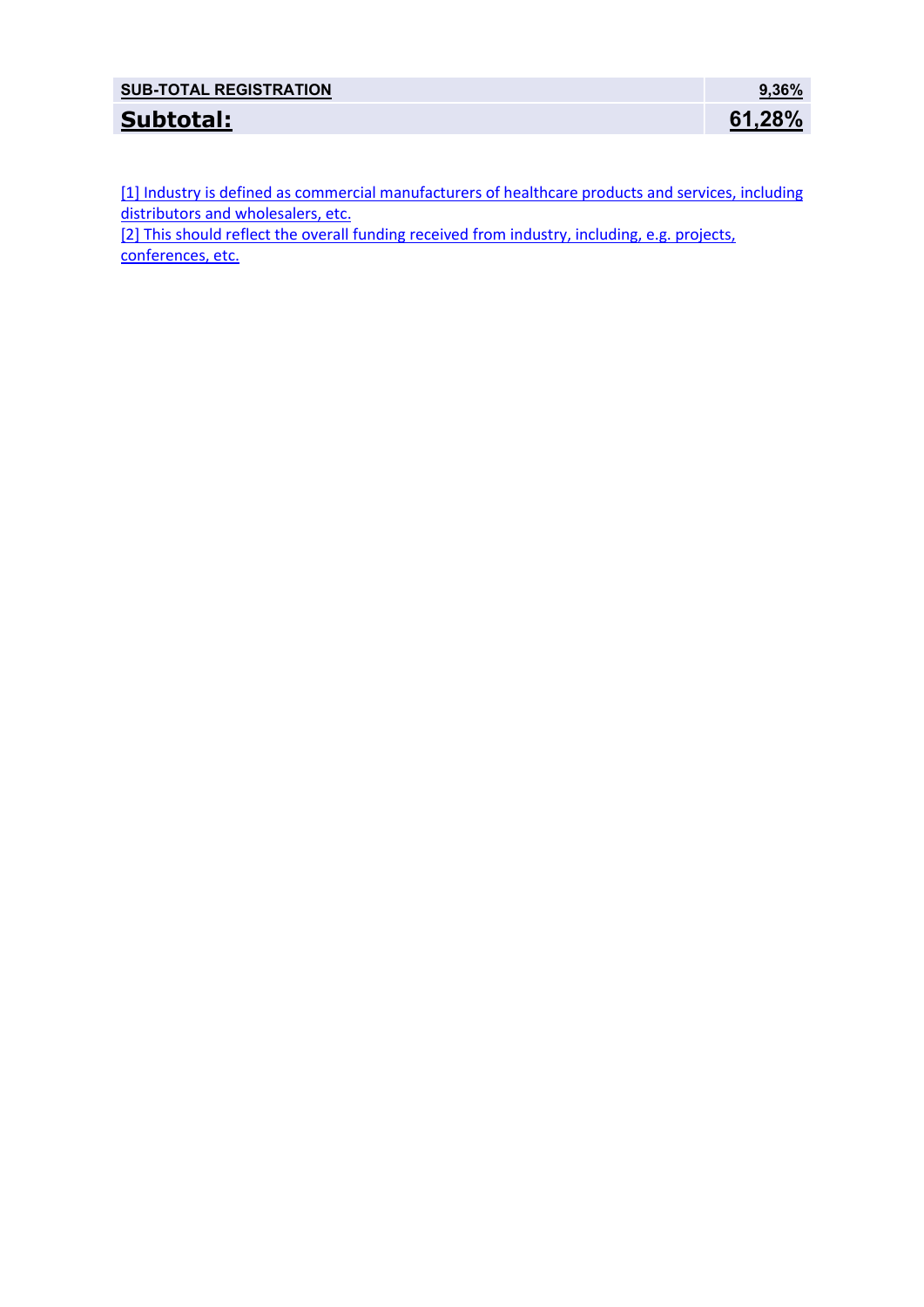| <b>Non-industry related income</b>                                           |                                    |
|------------------------------------------------------------------------------|------------------------------------|
| Source of funding[1]                                                         | Percentage<br>of overall<br>budget |
| A Magyar Kórházi Gyógyszerészetért Alapítvány - HU                           | 0,07%                              |
| AAHP - AT                                                                    | 0,07%                              |
| ABPH - BVZA - BE                                                             | 0,15%                              |
| ADKA e.V. - DE                                                               | 0,21%                              |
| APFH - PT                                                                    | 0,08%                              |
| APHL Clinique Ste. Thérèse / Service Pharmacie - LU                          | 0,01%                              |
| Bulgarian Association of hospital pharmacists - BG                           | 0,04%                              |
| Ceská farmaceutická spolecnost CLS JEP - CZ                                  | 0,06%                              |
| Collectif Français pour la Pharmacie Hospitalière en Europe - FR             | 0,20%                              |
| CROATIAN PHARMACEUTICAL SOCIETY (CPhS) - HR                                  | 0,02%                              |
| Estonian Society of Hospital Pharmacists - EE                                | 0,03%                              |
| Farmaceutska Komora Crne Gore - MO                                           | 0,00%                              |
| Farmaceutsko društvo Republike Srpske - BA                                   | 0,02%                              |
| Finnish Pharmacists' Association - FI                                        | 0,10%                              |
| <b>GSASA - CH</b>                                                            | 0,10%                              |
| Hospital Pharmacists' Association of Irleland - HPAI - IE                    | 0,06%                              |
| Lietuvos Farmacijos Sajunga - LT                                             | 0,01%                              |
| Malta Association of Hospital Pharmacists - MT                               | 0,01%                              |
| Norwegian Ass. of Hospital Pharmacists - NO                                  | 0,08%                              |
| NVZA - Dutch Association of Hospital Pharmacists - NL                        | 0,12%                              |
| Panhellenic Ass. of Hospital Pharmacists (PEFNI) - GR                        | 0,06%                              |
| Pharmaceutical Chamber of Republic North Macedonia - MK                      | 0,02%                              |
| Pharmaceutical Chamber of Serbia - RS                                        | 0,05%                              |
| Pharmaceutical Society of Iceland, - IS                                      | 0,02%                              |
| Pharmacists' Society of Latvia - LV                                          | 0,01%                              |
| Pharmadanmark - DK                                                           | 0,11%                              |
| Polish Pharmaceutical Chamber - - PL                                         | 0,04%                              |
| Royal Pharmaceutical Society of Great Britain - GB                           | 0,16%                              |
| SEFH-Sociedad Espanola de Farmacia Hospitalaria - ES                         | 0,26%                              |
| Slovak Pharmaceutical Chamber - SK                                           | 0,03%                              |
| Slovenian Pharmaceutical Society - SI                                        | 0,03%                              |
| Societa Italiana di Farmacia Ospedaliera-SIFO - IT                           | 0,18%                              |
| Swedish Academy of Pharmaceutical Sciences - SE                              | 0,09%                              |
| The National Association of Hospital Pharmacists from Romania -<br><b>RO</b> | 0,05%                              |
| TPA-Turkish Pharmacists Association - TR                                     | 0,15%                              |
| Unite Health Office - GB                                                     | 0,16%                              |
| <b>Subtotal membership fees:</b>                                             | 2,83%                              |
| <b>Subtotal congress registration fees non industry</b>                      | 25,84%                             |